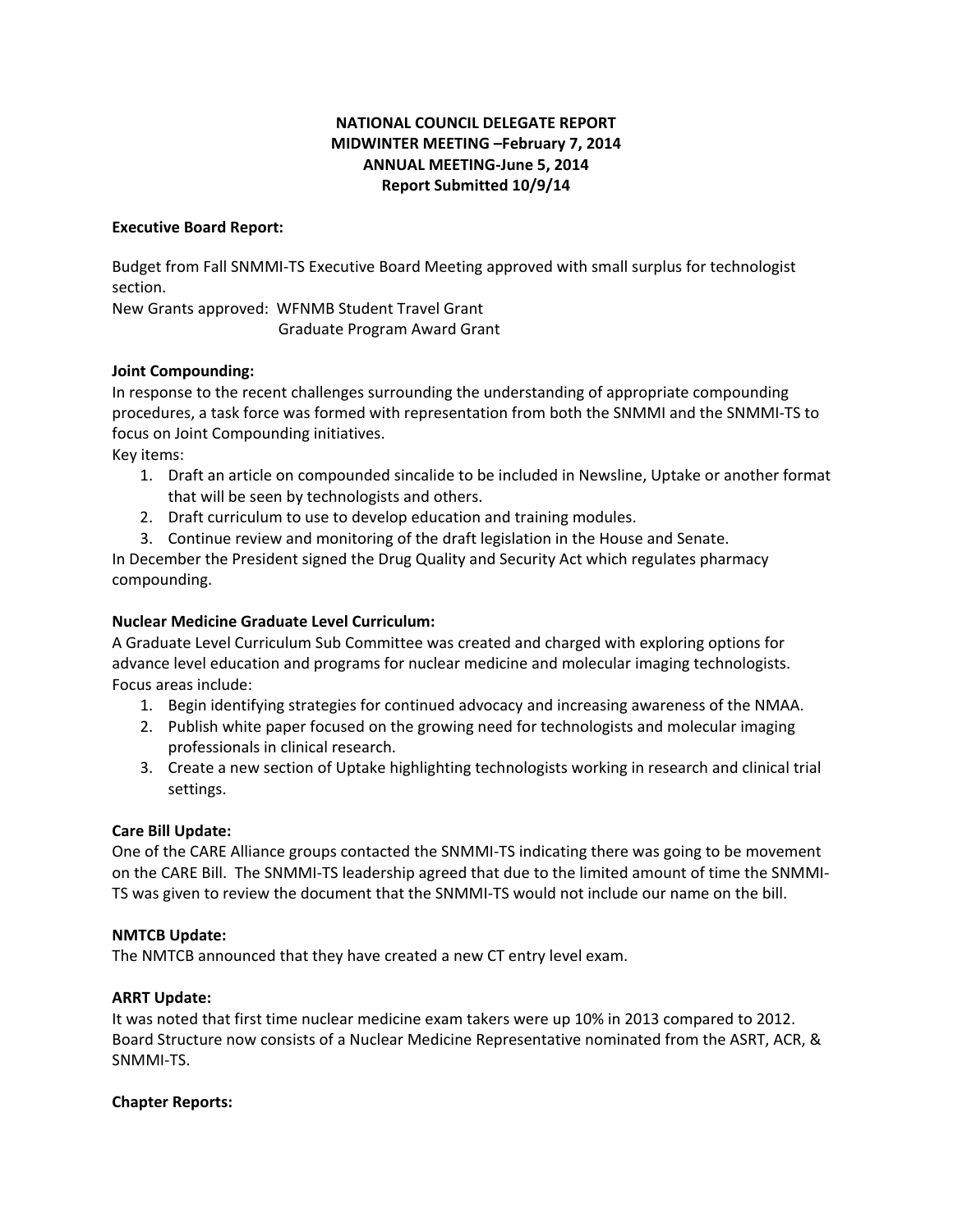All Chapters were asked to identify the three most pressing issues or concerns that affect their constituents.

Concerns included:

- 1. Reimbursement
- 2. NMTS Operating Hybrid Equipment
- 3. Depressed Job Market
- 4. Membership and Technologist Involvement
- 5. Radioisotope Shortage
- 6. Lack of Funding and Support from Employers
- 7. Meeting Attendance
- 8. Ease of obtaining CEUS from other Sources
- 9. CT, MRI, PET Training
- 10. Decrease in Nuclear Medicine Orders

Road shows are themed Back to Basics; The Heart of Nuclear Medicine and Beyond.

## **Joint Commission:**

The Joint Commission released the final changes which included many of the suggested changes proposed by the SNMMI-TS. The most notable areas of concern were; a medical physicist must perform the quality control on nuclear medicine and PET equipment, the lack of recognition of the Nuclear Medicine Technologist Certification Board as a qualifying certifying agency for nuclear medicine technologists; and the lack of credentialing requirements for Nuclear Medicine Technology, Positron Emission Tomography and PET/CT.

Cindi-Luckett-Gilbert, reported that the announcement from CMS of the new rule which finalized the previously proposed change of removing the term "direct" from the current requirement was released July 12, 2014.

The new final rule permits trained nuclear medicine technologists in hospitals to prepare radiopharmaceuticals for nuclear medicine without the supervising physician or pharmacist constantly being present, which will help speed services to patients, particularly during off hours.

# **Specialty Area Reports:**

All Specialty Area Representatives were asked to identify the three most pressing issues or concerns that affect their constituents.

Concerns were:

- 1. Depressed Job Market
- 2. NMT'S Operating Hybrid Systems
- 3. PET/MR entering the US Market
- 4. Graduate Employment
- 5. Saline Shortage
- 6. Appropriate Use Criteria materials released by the American Society of Nuclear Cardiology for Cardiac PET.
- 7. Disruptions of the Molybdenum supply

# **Technologist Advisory Board:**

The Technologist Advisory Board identified the following topics as critical areas to address educational gaps over the next year:

- 1. Computed Tomography (CT)
- 2. Targeted Radionuclide Therapy
- 3. Magnetic Resonance Imaging (MRI)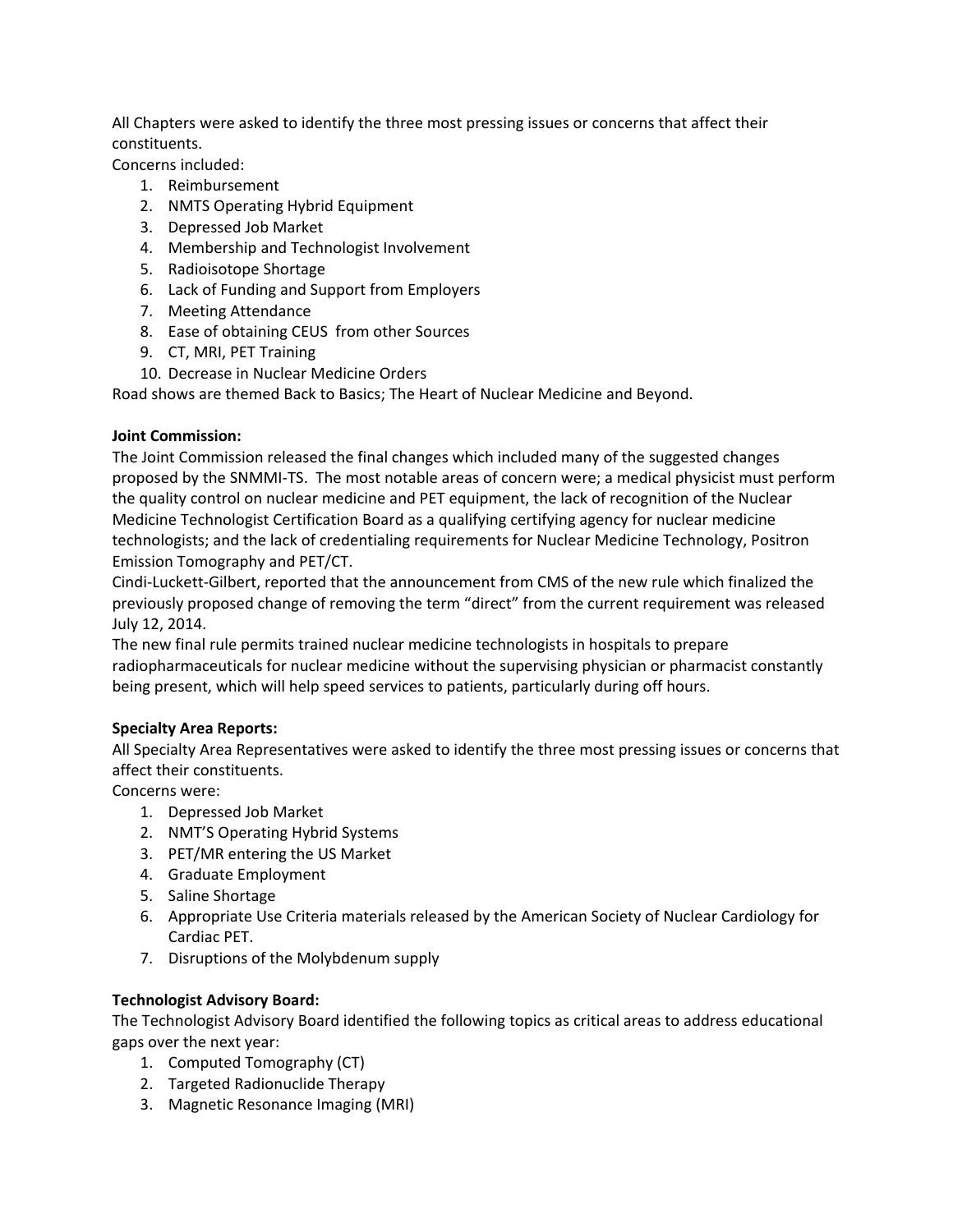- 4. Cardiovascular Disease Imaging
- 5. Advances in Oncologic Imaging
- 6. Neurodegenerative & Neuropsychiatric Disease Imaging

### **Social Network and SNMMI Website:**

The new SNMMI website debuted. The new website has many features that will make navigating the site much easier than the past. SNMMI is of Facebook, Twitter, and LinkedIn.

#### **Advocacy Committee:**

Goals set by the committee were:

- 1. Increase visibility at chapter and local organization meetings.
- 2. Reorganize the SNMMI-TS culture to be the repository of legislative and advocacy information on nuclear medicine and molecular imaging.
- 3. Promote the NMAA and ensure that its role is recognized in all states.
- 4. Improve Resource Management.

## **Scholarships, Grants, and Awards Committee:**

This committee is responsible for the recipient selection of awards and grants sponsored by the SNMMI-TS. Additionally, this committee is responsible for the review and development of new SNMMI-TS awards.

### **Bylaws Committee:**

Current working objective goals:

- 1. Work with Nominating Committee to ensure election procedures are followed.
- 2. Review bylaws to ensure consistency with current SNMMI-TS structure.

### **Continuing Education Committee:**

The Committee's responsibilities meet the following goals:

- 1. Enhance Marketing
- 2. Advance Education
- 3. Optimize Advocacy
- 4. Improve Resource Management

### **International Outreach Committee:**

Raise awareness of nuclear medicine and molecular imaging and their appropriate use in diagnosis and treatment.

Provide guidance to nuclear medicine and molecular imaging professionals.

### **Membership Committee:**

Nuclear medicine and molecular imaging professionals will look to the section for guidance in their professional development.

Raise awareness of nuclear medicine and molecular imaging and their appropriate use in diagnosis and treatment.

Goals:

1. Identify new and innovative benefits for members.

### **Program Chair Report:**

Future Annual Meeting dates: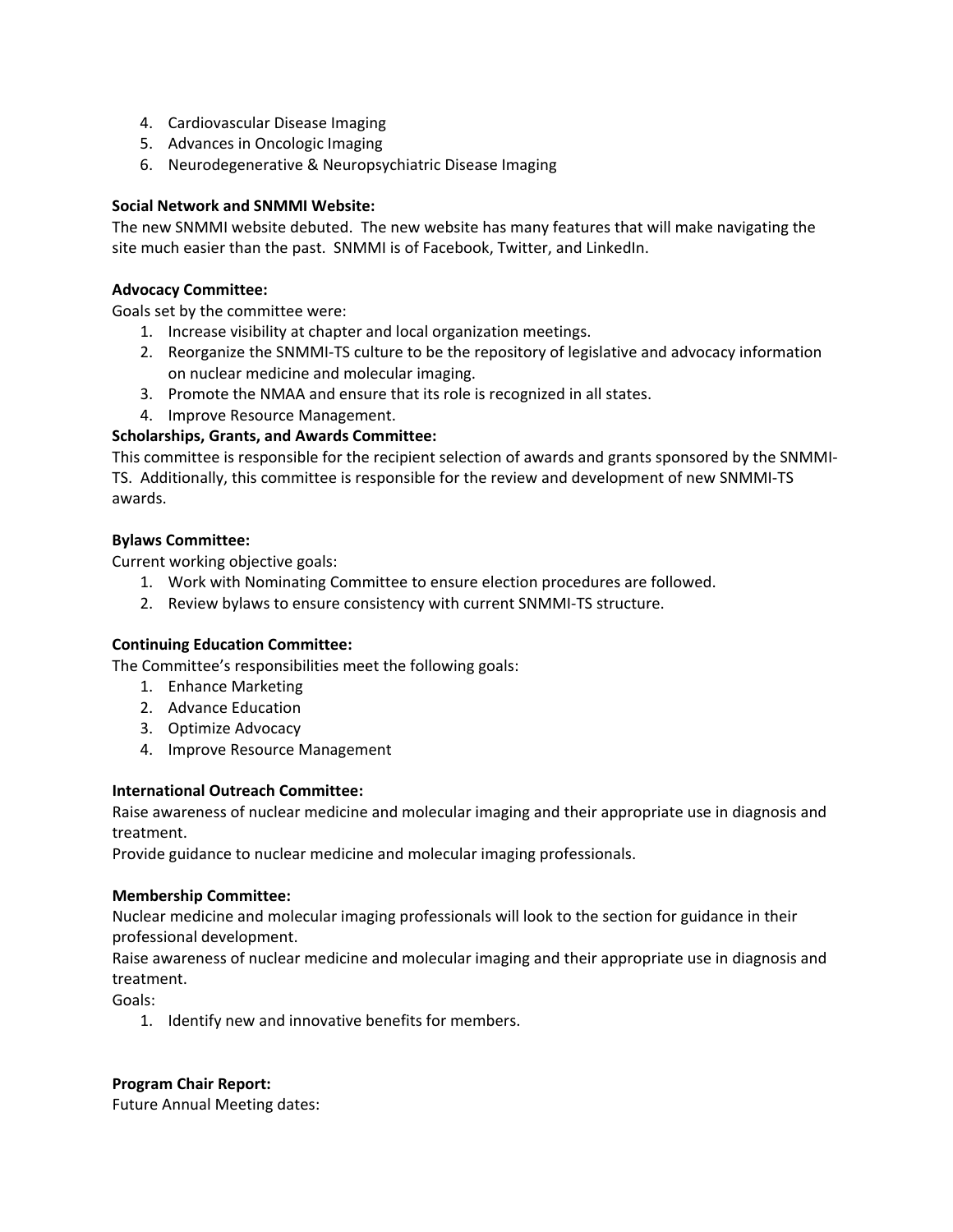2016 San Diego, CA 2017 Denver, CO 2018 Philadelphia, PA 2019 Anaheim, CA 2020 Austin, TX 2021 Washington DC

## **Scope of Practice Task Force:**

Current working objectives include:

- 1. Align SNMMI practice guidelines and other SNMMI documents that reference nuclear technologist practices to our updated scope of practice.
- 2. Align similar documents that are available from other sources. These other sources include but are not limited to ACR, ASRT, ASNC, Department of Labor, etc.
- 3. The Scope of Practice Task Force has assigned three different working groups:
	- 1.) To develop PET SOP for non-nuclear medicine technologist that successfully complete PET certification
	- 2.) Add molecular breast imaging into SOP and Clinical Performance Standards and
	- 3.) Review clinical performance standards for accuracy.

# **Center Reports:**

CTN takes the leadership role in advancing the use of radiopharmaceuticals and optimizing the use of molecular imaging in clinical trials and dissemination into clinical practice.

The CTN finished its fifth year in a financially stable position and continues to collaborate with new and varied industry partners. New and exciting projects are being developed that will benefit the entire molecular imaging community. With the new strategic plan in place, the CTN looks forward to fulfilling its mission and goals.

# **Issues Impacting the Availability of Medical Imaging Drugs:**

Shortages-What can/should SNMMI do?

- 1. Quality issues
- 2. Demand
- 3. Reporting

Pricing Issues-What can/should SNMMI do?

- 1. MAA
- 2. DTPA

Conversion from HEU to Non-HEU Kinevac

- 1. A shortage has caused Kinevac to be rationed
- 2. Intermittent inventory depletion likely
- Sodium Chloride 0.9 Injection Bags Shortage

Price adjustment on MAA and DTPA

1. Jubilant Draxlmage initiated a onetime market price adjustment on MAA and DTPA on March 1,

2014 to support ongoing sustainability and continuity of these critical products in the US State of 99mTc Today

Strengths:

1. Available from a Mo-99/Tc-99m generator